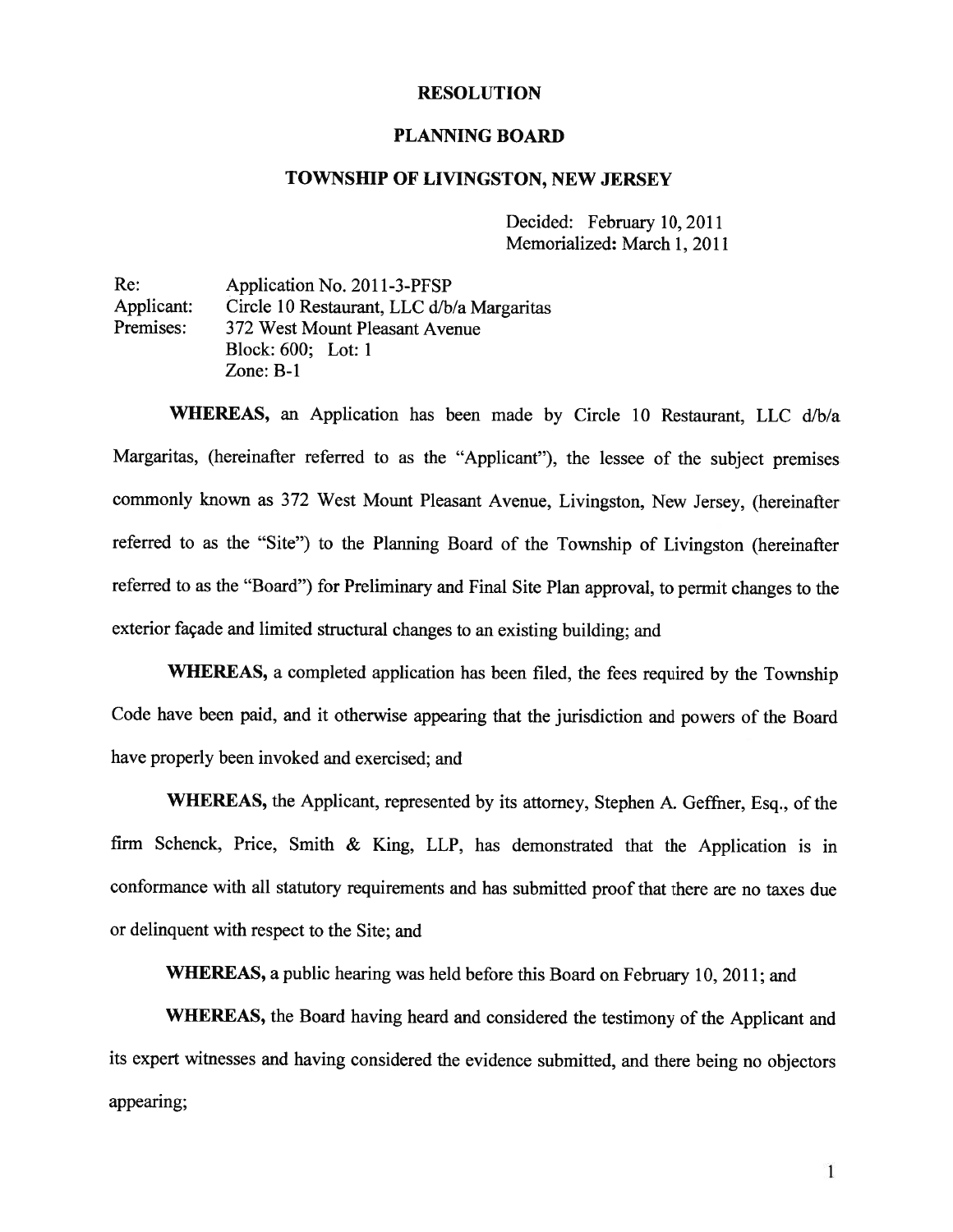NOW, THEREFORE, the Board does make the following findings of fact and conclusions of law regarding this Application:

1. The Applicant is the lessee of the Site of approximately 2.2 acres on which

there is building that has an extensive past history of use as <sup>a</sup> restaurant, most recently as <sup>a</sup> Houlihans franchise. There will be no increase in the square footage of the building. There are <sup>161</sup> paved existing parking spaces. The proposed new restaurant operation would be named "Margaritas". There would be renovations to the interior of the building that will result in <sup>a</sup> total capacity of <sup>268</sup> seats. The Applicant further proposes exterior changes that include changes to the façade and the redesign of the main entrance covering. Parking will be re-striped and handicap parking will be increased to <sup>a</sup> total of <sup>6</sup> spaces, including <sup>I</sup> van accessible space, to comply with current ADA requirements; resulting in <sup>a</sup> total of <sup>157</sup> parking spaces; exceeding the number required by Code.

2. Testifying on behalf of the Applicant were:

A: John Buchholz, admitted as an expert in architecture, who prepared the Architectural Plans and Elevations, all under last revision date of January 28, 2011;

B: Michael Lanzafama, of Casey & Keller, admitted as an expert in engineering and <sup>p</sup>lanning, who prepared the Site Plans under last revision date of January 31, 2011.

3. The Applicant proposes to replace the existing front black canopy with <sup>a</sup> newly designed canopy to consist of <sup>a</sup> seam metal roof and <sup>a</sup> clay title roofline. The entire exterior of the building will be renovated. The front of the building and the westerly side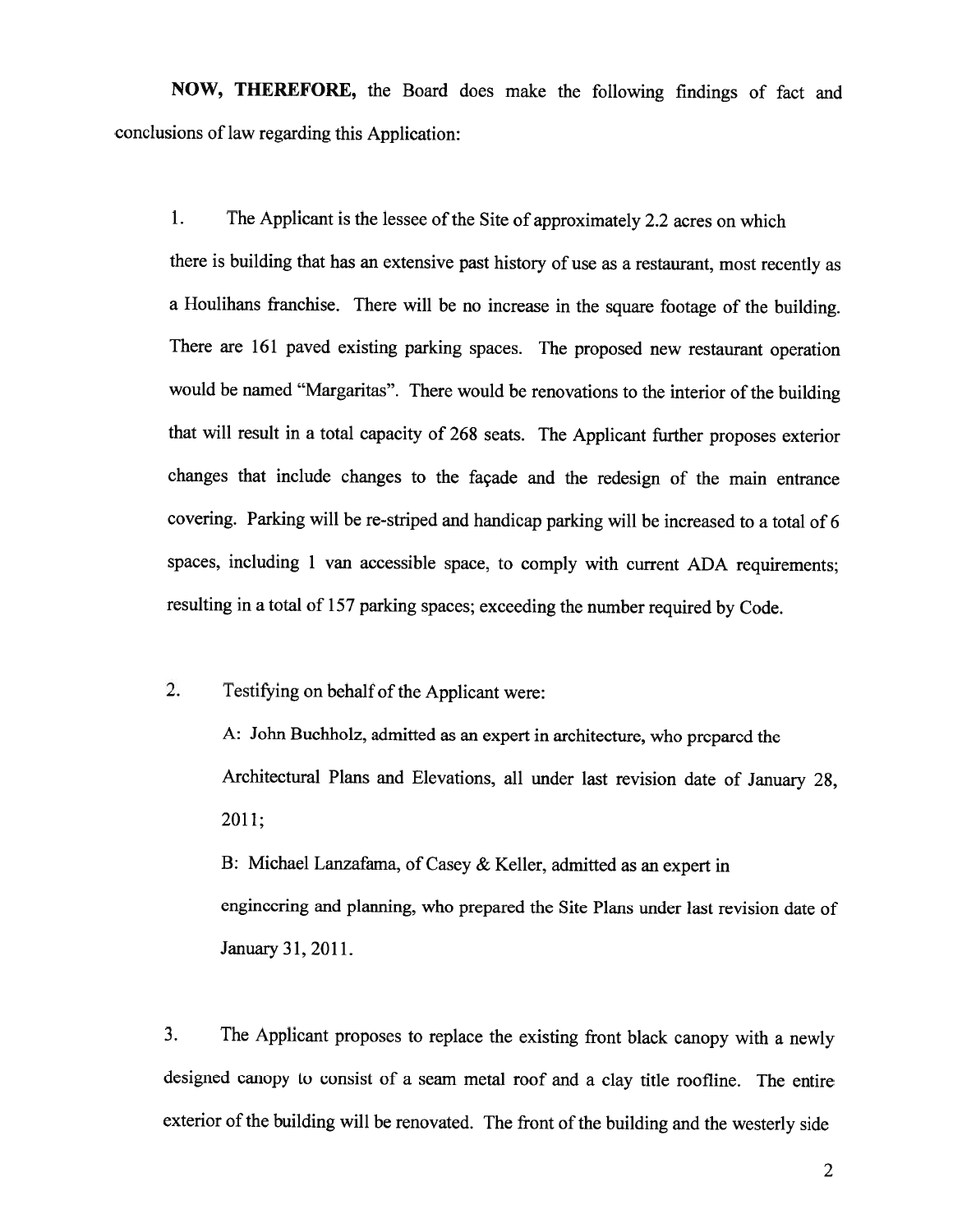will be re-finished with <sup>a</sup> stucco finish. The remaining two sides of the building will be painted. The color on all four sides will be consistent and the propose<sup>d</sup> colors have been approve<sup>d</sup> by the Livingston Business Improvement District (hereinafter" B.I.D."). <sup>A</sup> stone facing across the front of the building and along the westerly side has also been reviewed and approve<sup>d</sup> by the B.LD. The Applicant will also add <sup>a</sup> trellis to the easterly side of the building as requested by the B.I.D. Samples of the propose<sup>d</sup> colors and stone were presented to the Board and received in evidence.

4. The height of the building will be 27 feet 9 inches at the high point of the curved arch to be constructed over the front entrance. The height complies with the Code. Pergolas along the westerly side have been added as architectural elements and will be constructed to match the front entrance. These are solely decorative accent features and will not be enclosed.

5. The propose<sup>d</sup> signs will have <sup>a</sup> maximum lettering height of <sup>3</sup> feet which is within the Code allowance of <sup>5</sup> feet. The Applicant introduced renderings of the propose<sup>d</sup> signs demonstrating the propose<sup>d</sup> colors. The Applicant also agree<sup>d</sup> to install ice cleats or <sup>a</sup> similar safety feature on the roof to guar<sup>d</sup> against pedestrian or vehicles traversing the side of the building being injured by falling ice.

6. The Applicant will provide <sup>a</sup> total of <sup>157</sup> parking spaces, including <sup>6</sup> handicap spaces, one of which will be van accessible. By Code, <sup>a</sup> restaurant providing <sup>252</sup> seats is required to provide <sup>87</sup> parking spaces. The Applicant agree<sup>d</sup> that the parking spaces will include hairpin striping. The Applicant further agree<sup>d</sup> to replace the existing tow-away signs with new ones conforming to State standards as to size and content.

3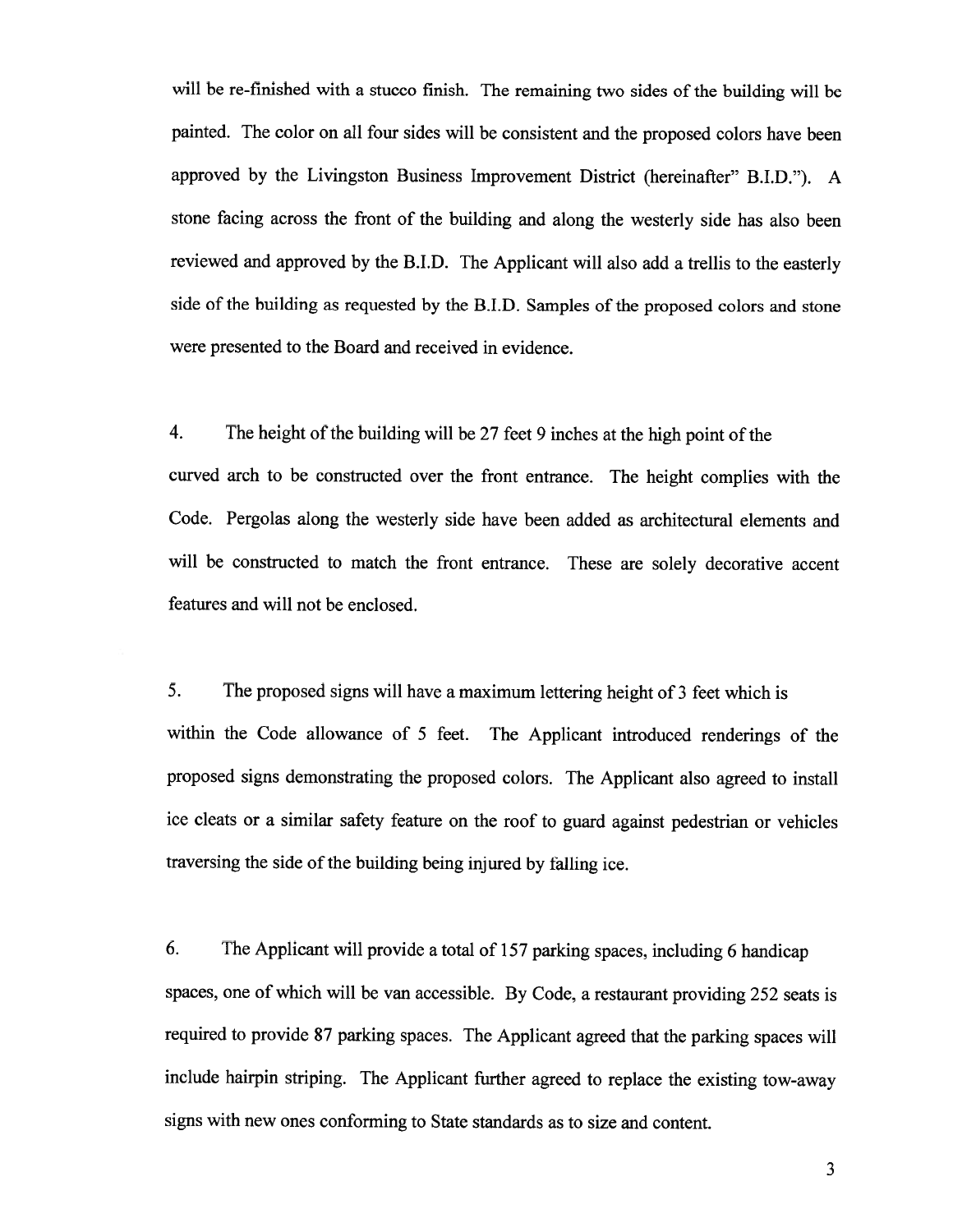7. Existing lighting will be improved by adding fixtures along the sides of the building as indicated on the Plans. The Applicant will also add new <sup>p</sup>lantings around the perimeter of the building. The existing rear landscaping area will remain in its presen<sup>t</sup> condition. The existing enclosed refuse storage area will be refinished and painted in <sup>a</sup> color to match the building.

8. The Applicant agreed to comply with the requirements of the review letter from the Township Engineer revised as of February 9, 2011.

9. The Applicant requested continuance of an existing non-conforming parking lane aisle with <sup>a</sup> width of 20.35 feet, which is less than the <sup>22</sup> feet minimum required by Code. This involves only <sup>a</sup> small area adjacent to only <sup>2</sup> parking stalls. The Applicant indicated that to widen the aisle would require the narrowing of <sup>a</sup> sidewalk that abuts the building; which would create <sup>a</sup> more dangerous condition than the existing aisle width. The Applicant did agree to restrict the <sup>2</sup> parking spaces which abut the narrow point of the aisle to use by compac<sup>t</sup> cars only; with appropriate signs indicating same.

10. The reques<sup>t</sup> from the Applicant for <sup>a</sup> waiver of the requirement to provide an Environmental Impact Statement was granted since the property is already developed and there are no substantial changes requested with respec<sup>t</sup> to the surface of the Site and the existing impervious coverage will be continued as it currently exists.

11. Applicant's reques<sup>t</sup> for waivers from providing Preliminary Site Plan Checklist

4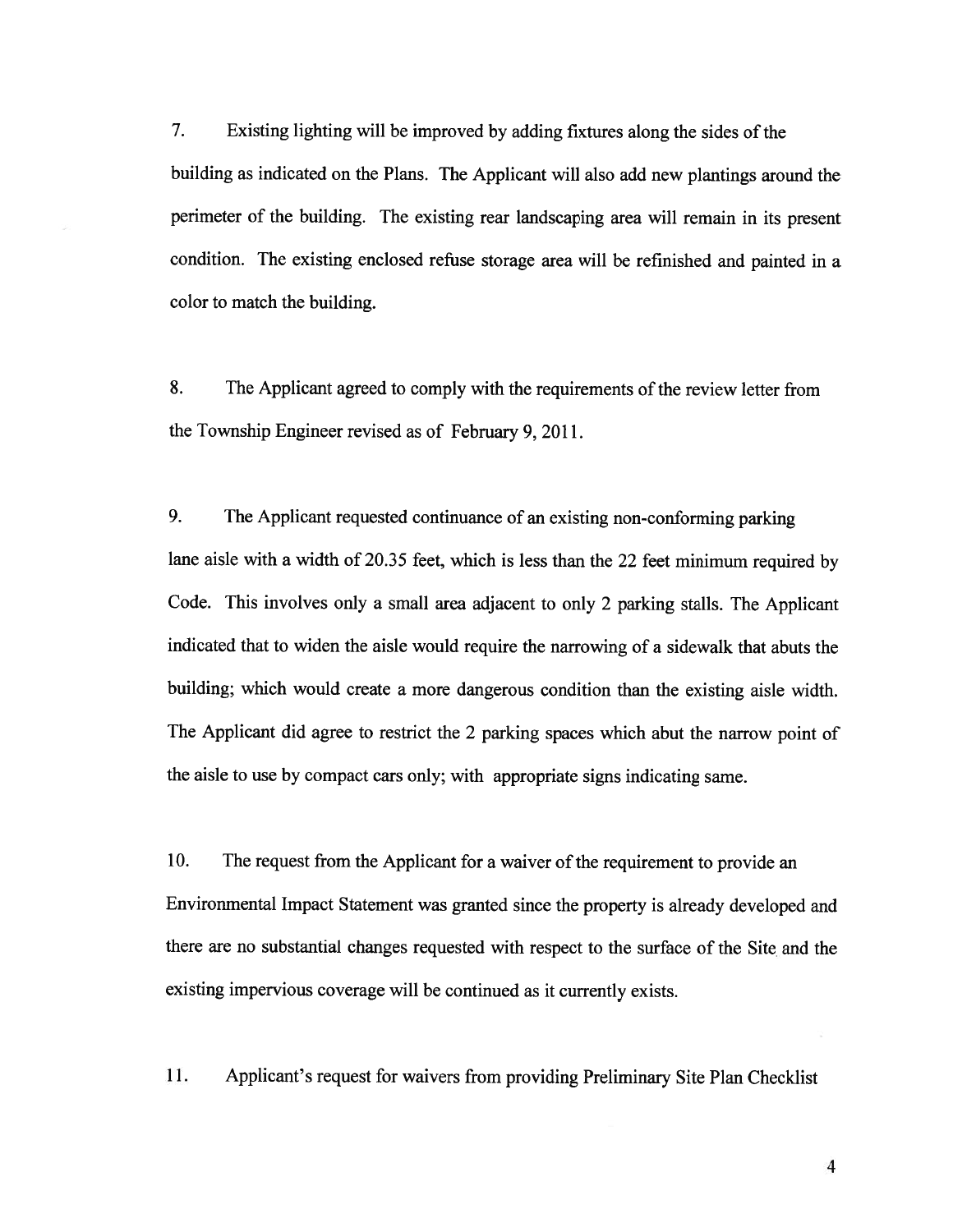Items 15, 16, 18, 19, 20, 28 and 29 and Final Site Plan Checklist Item number 1 were granted. Further Site Plan Checklist waiver requests were denied, but the matters were addressed during the course of the hearing.

NOW THEREFORE, be it resolved by the Board, having duly considered the evidence presented and the testimony of the witnesses presented by the Applicant, the Board concludes as follows:

1. The Application for Preliminary and Final Site Plan is hereby approved as stated on the record and as set forth herein.

2. The Board grants waivers of the filing of an Environmental Impact Statement, and of the filing of responses to Items 15, 16, 18, 19, 20, <sup>28</sup> and <sup>29</sup> of the Preliminary Site Plan Checklist and Item 1 of the Final Site Plan Checklist.

3. Continuation of the existing nonconforming deficiency of 1.65 feet for a small area of the parking area aisle is approved.

4. The approvals and grants herein are subject to the following conditions agreed to on the record:

- A. The Applicant shall add a trellis to the easterly facade of the building as requested by the B.I.D.
- B. The Applicant shall install ice cleats, or <sup>a</sup> similar method of preventing ice from falling from the roof, as shall have been approved by the Township Engineer.

5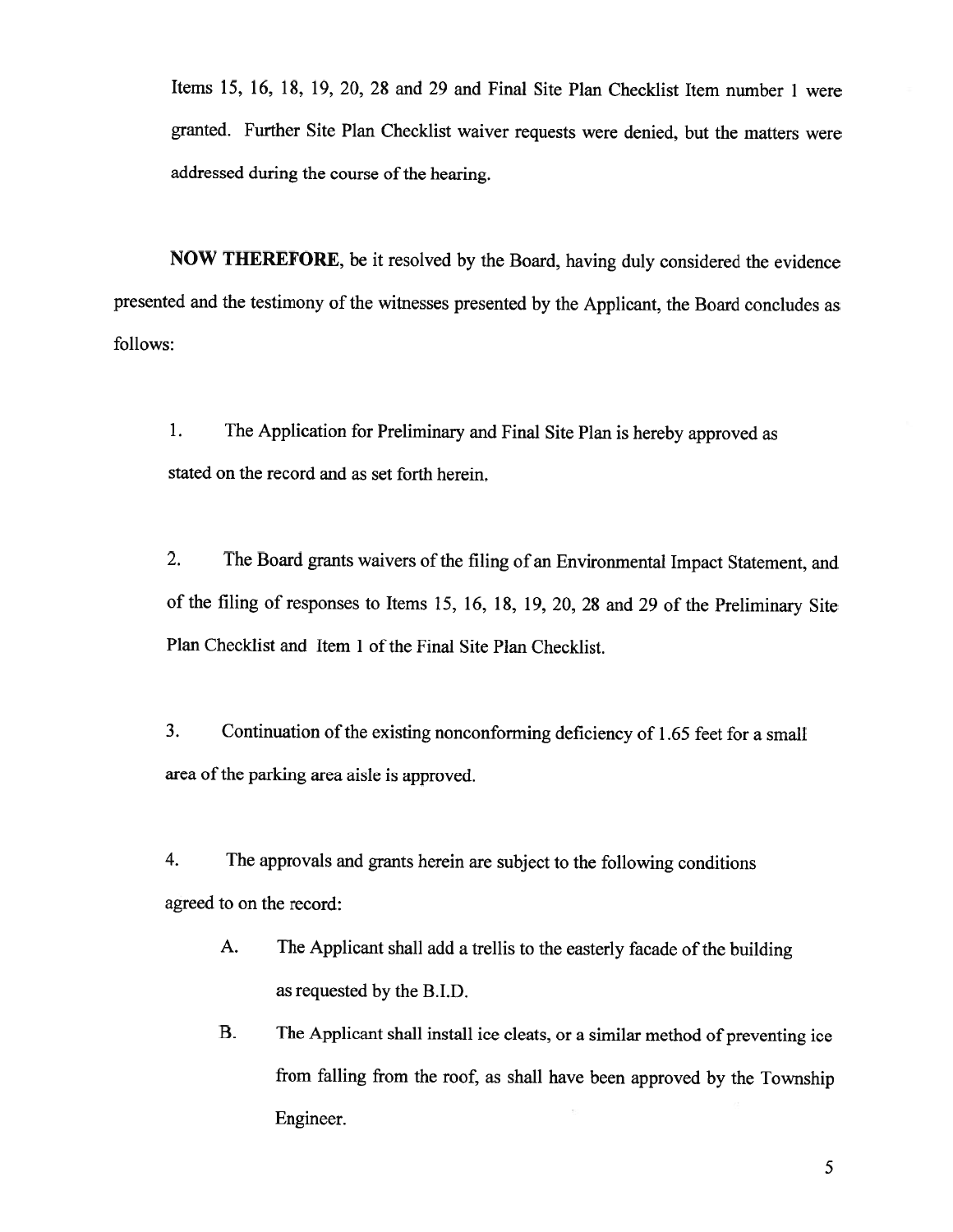- C. The existing refuse enclosure shall be painted <sup>a</sup> color to match the building.
- D. The 2 parking stalls that abut the narrow non-conforming portion of the parking lot aisle shall be restricted to use by compact cars only and posted with signs indicating that restriction.
- E. The Applicant shall have the existing sanitary sewer system of the building confirmed to be in proper condition to the satisfaction of the Township Public Works Department and the Township Engineer. If deficient it will be corrected and repaired as necessary.
- F. The parking spaces shall be repainted with hairpin striping.
- G. The existing "tow away" signs will be replaced with signs that conform to State requirements.
- H. If the Township Engineer determines that a developer's agreement is required, Applicant shall enter into such an agreement in such form as approved by the Township Attorney.
- I. The parking lot lighting shall be subject to approval by the Township Engineer.
- J. Exterior electrical boxes shall be screened in <sup>a</sup> manner permitted by Code.
- K. "As built" site <sup>p</sup>lan and elevations shall be provided to the Construction Official prior to issuance of the final certificate of occupancy.
- L. The Applicant shall submit <sup>a</sup> recycling <sup>p</sup>lan for approval by the Township Construction Official.
- M. Conditions numbers 1, 3, 4, 6, 8, 10, 11, and 14 of the Model Conditions of Approval attached hereto are hereby incorporated herein.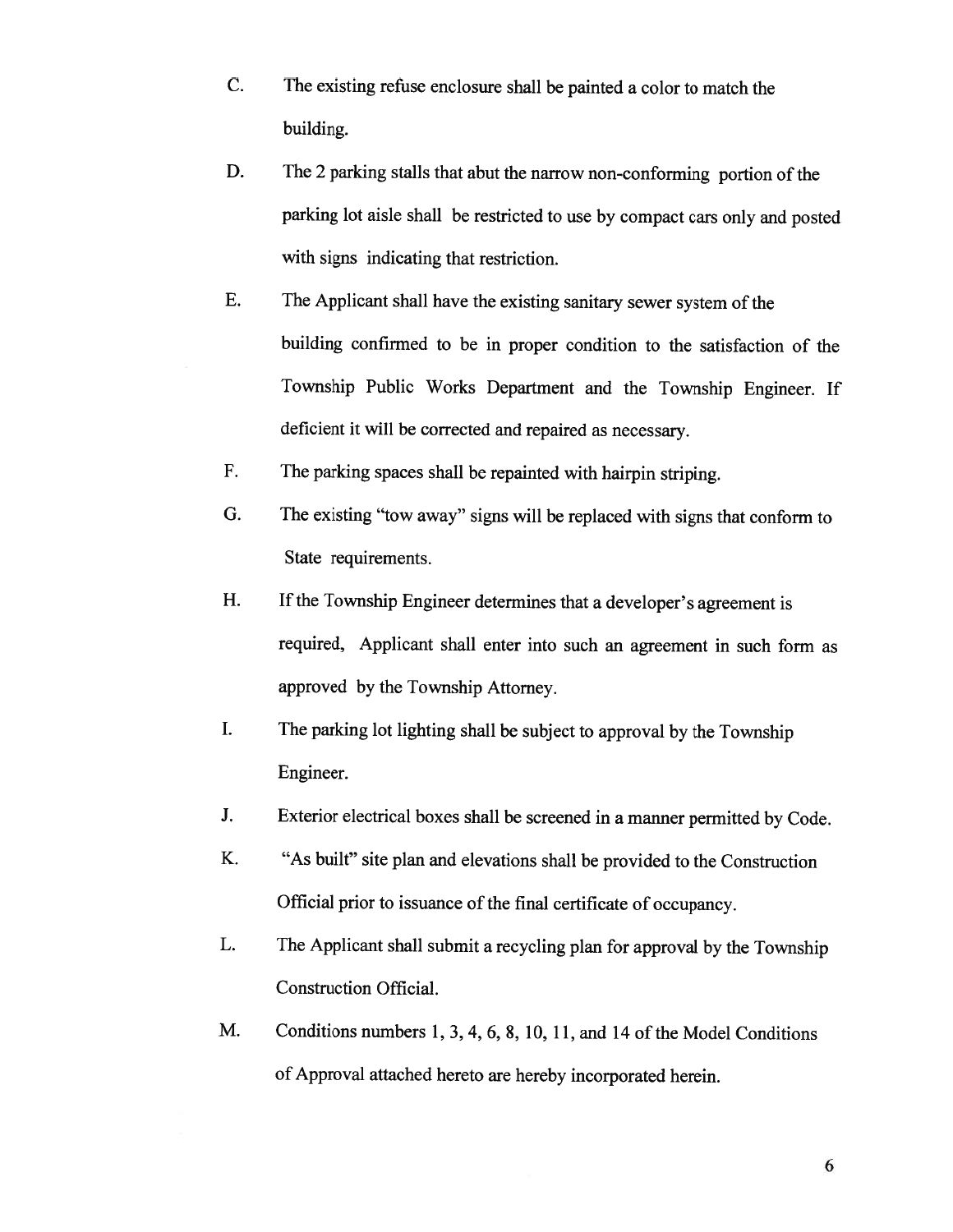NOW THEREFORE, for the reasons set forth herein and as stated on the record by the Members of the Planning Board of the Township of Livingston, it is resolved that the Application for Preliminary and Final Site Plan approva<sup>l</sup> be and is hereby granted and approve<sup>d</sup> subject to the terms and conditions set forth herein.

This Resolution is <sup>a</sup> memorialization of the decision of the Livingston Planning Board made on February 10, 2011, wherein Board Members Dinar, Kalishman, Kimmel, Klein, Leopold, Ratner, Rieber, Alternate No. <sup>1</sup> Ratner (in <sup>p</sup>lace and stead of Member O'Neill) and Alternate No. <sup>2</sup> Anthony (in <sup>p</sup>lace and stead of Member Venza) voted in accordance with the action memorialized herein to approve the Preliminary and Final Site Plan ; they being all of the Members present.

 $-$  —  $-$  —  $-$  —  $-$  —  $-$  —  $-$  —  $-$  —  $-$  —  $-$  —  $-$  —  $-$  —  $-$  —  $-$  —  $-$  —  $-$  —  $-$  —  $-$  —  $-$  —  $-$  —  $-$  —  $-$  —  $-$  —  $-$  —  $-$  —  $-$  —  $-$  —  $-$  —  $-$  —  $-$  —  $-$  —  $-$  —  $-$  —  $-$  —  $-$  —  $-$  —  $-$  —  $-$  — ————— Chairman

<sup>I</sup> hereby certify this to be <sup>a</sup> true and accurate copy of the Resolution adopted by the Planning Board of the Township of Livingston on March 1, <sup>2011</sup> memorializing the decision of the Planning Board made on February 10, 2011.

Jackie Coombs-Hollis, Secretary

## PLANMNG BOARD, TOWNSHIP OF LIVINGSTON

Model Conditions of Approval (As Amended through November 13, 2007)

Every application turns on its own facts and is judged on its own merits. Listed below are models of conditions which may be considered "standard". <sup>A</sup> standard can be tailored to specific circumstances, and need not always apply. Other or additional conditions may be tailored for any application.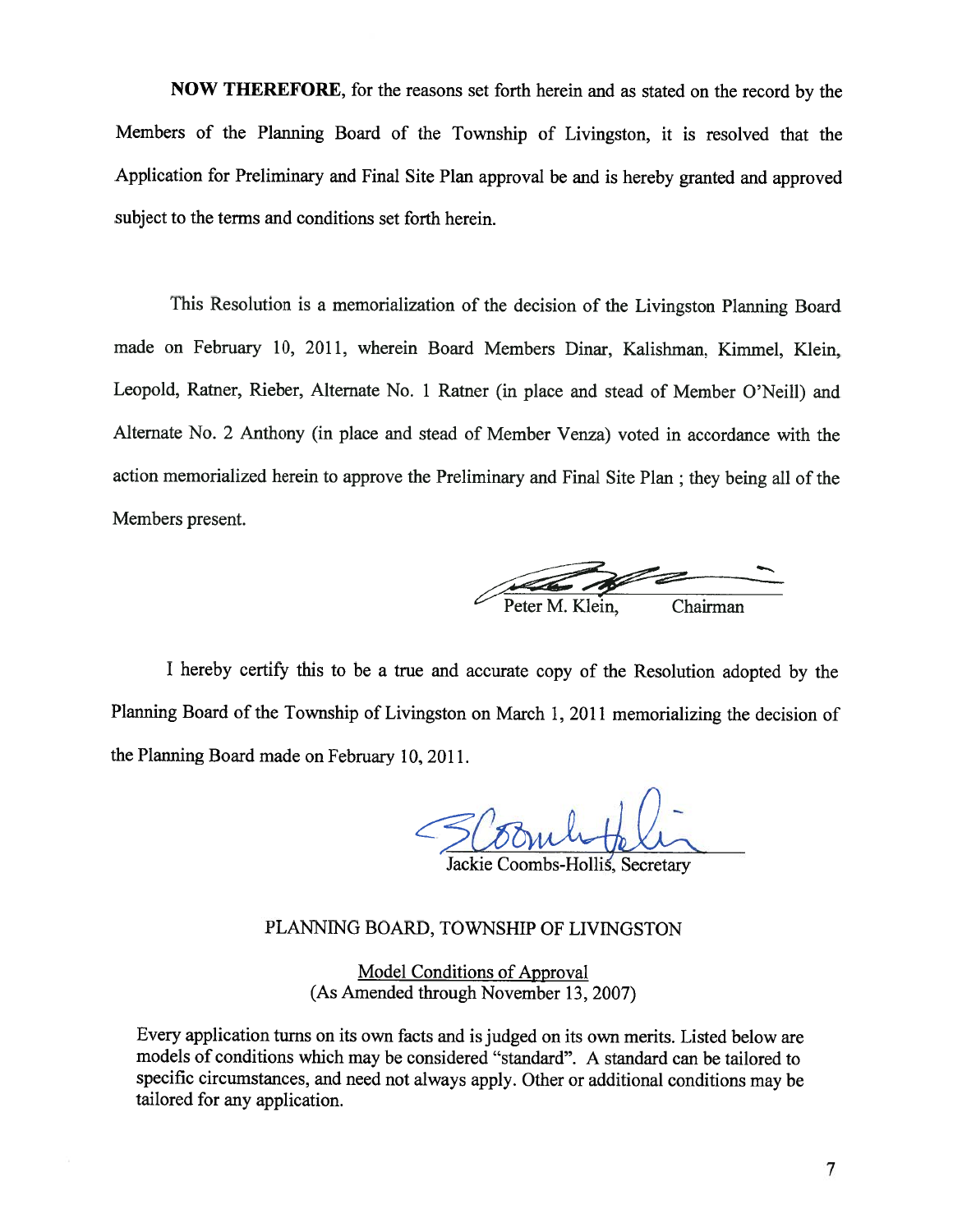#### 1. Architecture

- a. Rooftop ancillary structures and equipment shall be screened by material compatible with the exterior finish of the building and matching the exterior color of the building as closely as possible.
- b. Enclosures of trash bins or dumpsters shall be of the same type of materials and the same color as the exterior finish of the building.

## 2. Blasting

In the event that blasting be necessary on the Site, the following conditions shall apply in addition to all requirements of federal law or regulations:

- a. All blasting operations shall be performed in strict compliance with N.J.S.A. 21:1A-128 et seq. and N.J.A.C. 12:190-1.1 et seq., or superseding requirements.
- b. <sup>A</sup> pre-blast inspection of all structures on all properties adjacent to the Site or within 200 feet of the blasting (whichever is the greater distance) shall be conducted at Applicant's expense.
- c. Blasting shall occur only between 10:00 a.m. and 3:00 p.m. on Monday through Friday. Blasting during other hours may be permitted, temporarily, by the Township Engineer upon his finding that <sup>a</sup> condition constituting an emergency exists and necessitates such permission.
- d. Applicant shall coordinate all blasting with the Livingston Police and Fire Departments. If traffic control is required, it shall be provided at Applicant's expense.
- e. Applicant shall <sup>g</sup>ive the Township Engineer, the Chief of Police, the Fire Chief, and all owners of structures required to be inspected under "b" above, written notice of scheduled blasting operations to be received not less than 20 days, nor more than <sup>40</sup> days, prior to their commencement. If scheduled blasting operations are delayed or suspended they shall not be resumed until new notice has been <sup>g</sup>iven and received. All notices shall include the name and telephone number of Applicant's representative for purposes of receiving and responding to questions and comments.
- f. These conditions do not supersede any requirements of law or regulation that are more strict or restrictive.

## 3. Cleanliness

a. At the close of each work day the Site shall be thoroughly cleaned and all trash and construction debris, including that within buildings under construction, shall be <sup>p</sup>laced in covered dumpsters which shall be removed from the Site, and replaced, before they overflow.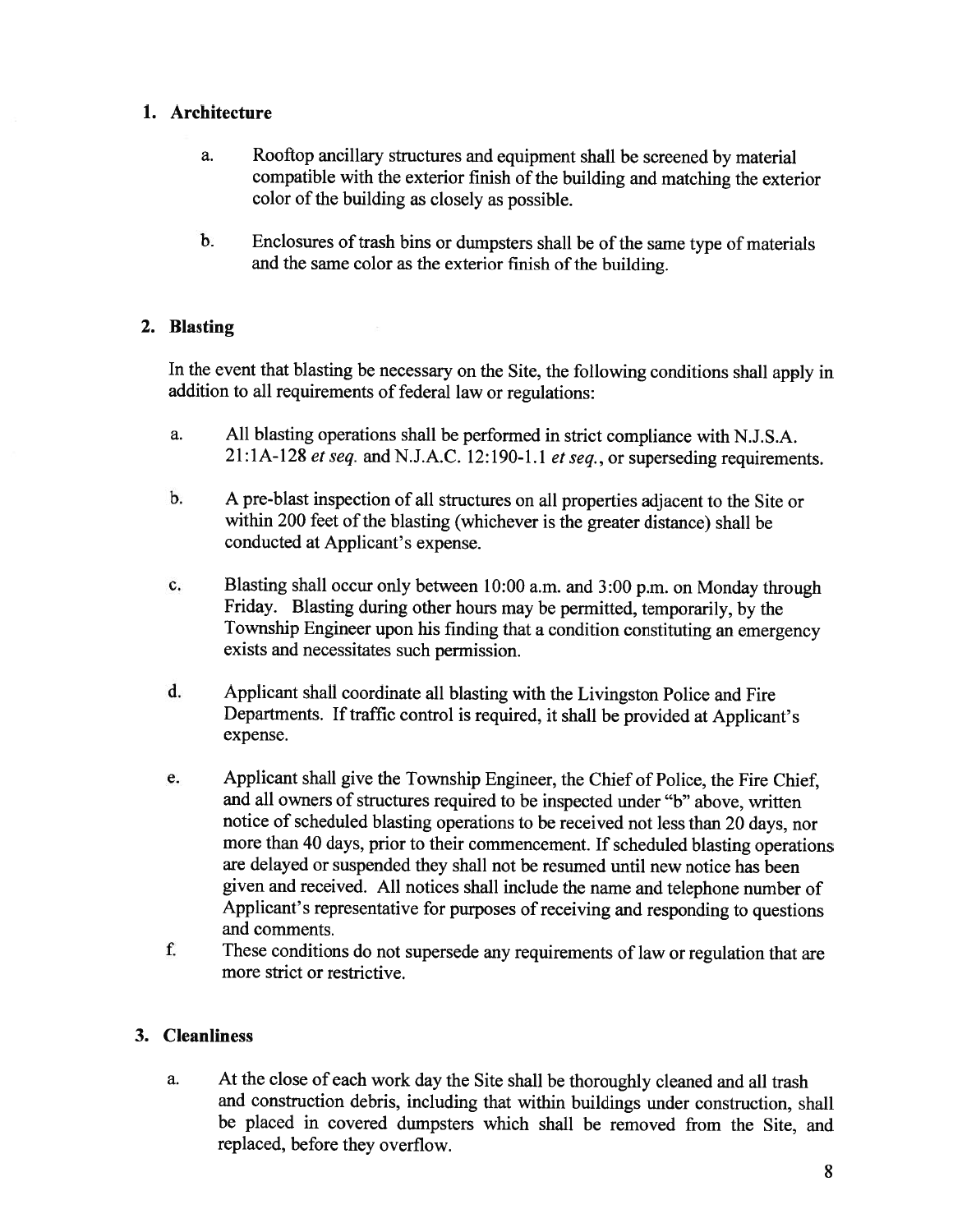- b. Not less often than weekly, and whenever else required by the Construction Official or the Township Engineer, the public streets adjacent to the Site, and within 500 feet of the Site, shall be manually or mechanically broom swep<sup>t</sup> to remove dirt, mud or debris originating from the Site.
- c. Dust suppression methods acceptable to the Construction Official and the Township Engineer shall be utilized on the Site.

#### 4. Deeds & Easements

All deeds, easements, dedications or restrictions required by this approva<sup>l</sup> shall be subject to review and approva<sup>l</sup> by the Board Attorney prior to signing and filing for recordation.

#### 5. Detention Basins

- a. Stormwater managemen<sup>t</sup> basins shall be established on lots created for that purpose only. No structures that are not an approved par<sup>t</sup> of the stormwater managemen<sup>t</sup> system shall be erected on any such lot.
- b. If the approval of the Application calls for title to such a lot to be transferred to the Township; at such time as the Township accepts any new streets or roads on the Site, title to the lot shall be conveyed to the Township provided that the Township Engineer is then satisfied that the basin has been constructed in full compliance with all applicable requirements. The deed conveying such title shall be subject to prior approval by both the Board Attorney and the Township Attorney.
- c. A maintenance plan meeting the requirements of the Residential Site Improvement Standards or the Township's Stormwater Control Ordinance, or both, as applicable shall be prepared by Applicant in terms receiving the approval ofthe Township Engineer, the Board Attorney and Township Attorney. If the responsibility for maintenance is assumed by the Township, the plan shall be prepared by the Applicant and shall be subject to the approva<sup>l</sup> of Township Engineer. If the responsibility for maintenance is not the direct responsibility of <sup>a</sup> public agency, the maintenance <sup>p</sup>lan and any future revisions shall be recorded upon the deed of record for the property in terms approve<sup>d</sup> in advance by both the Board Attorney and the Township Attorney.

## 6. Final Plans

a. The full text of all of the conditions of this approval shall be set out on the final <sup>p</sup>lans which shall be submitted to the Construction Official, the Township Engineer and the Board Secretary prior to the issuance of any Township permit in respec<sup>t</sup> of demolition, preparation of the Site or construction of any improvement.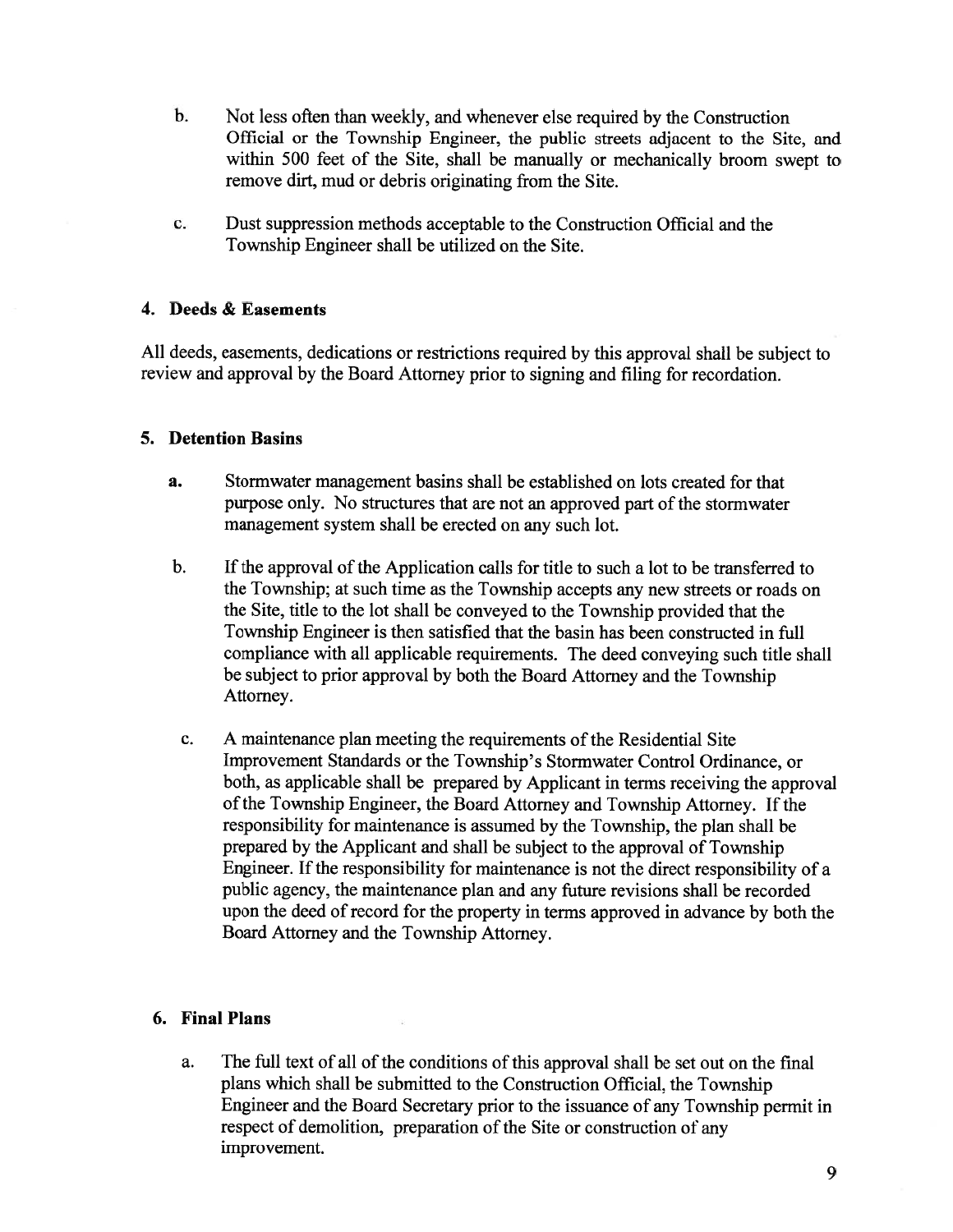b. Such final plans shall also include all changes agreed to in the course of the hearing, and shall have been reviewed by the Board Secretary or the Board's Planning Consultant for determination of whether the plans conform to the Board's approvals.

# 7. Flood Hazards

- a. Insert on the final subdivision map <sup>a</sup> metes and bounds description of all flood hazard areas located on the Site.
- b. Insert in all deeds for individual lots that contain or are adjacent to flood hazard areas, and on the preliminary and final subdivision maps or <sup>p</sup>lats, the following covenant: "The lands designated herein contain flood hazard areas. There shall be no disturbance of any kind as to any flood hazard area unless permitted by N.J.D.E.P. pursuan<sup>t</sup> to the Flood Hazard Control Act, N.J.S.A. 58:16A-50 et. seq. or superseding requirements.

# 8. Guarantees

- a. The approval of this Application is subject to the posting of any and all required performance guarantees, soil erosion and sediment control approvals, and any other requirements of Township ordinances prior to the commencement of Site preparation or construction.
- b. This approval is also conditioned upon the Applicant providing, prior to issuance of the first certificate of occupancy, a performance guarantee for any aspects of the approved landscaping or fencing that has not been completed by the time of issuance of such certificate.

# 9. Landscaping & Environmental Protection

- a. All deciduous trees planted shall have <sup>a</sup> caliper of 3.5 to 4.0 inches measured at <sup>a</sup> height of 4.0 feet above the root ball. All evergreen trees planted shall have <sup>a</sup> height of 8.0 to 9.0 feet.
- b. Street shade trees shall be planted in front yards and outside the right-of-way.
- c. Any tree or other planting installed in accordance with the plans which dies shall be replaced, within the current or next <sup>p</sup>lanting season, in kind and at the same size as it had reached at the time of death; excep<sup>t</sup> that if it died more than three years after <sup>p</sup>lanting its replacement need not be larger than the size it had reached three years after <sup>p</sup>lanting. The same replacement requirements shall apply to <sup>a</sup> tree or other <sup>p</sup>lanting removed because of damage or disease.
- d. No tree existing on the Site at the time of filing of the application shall be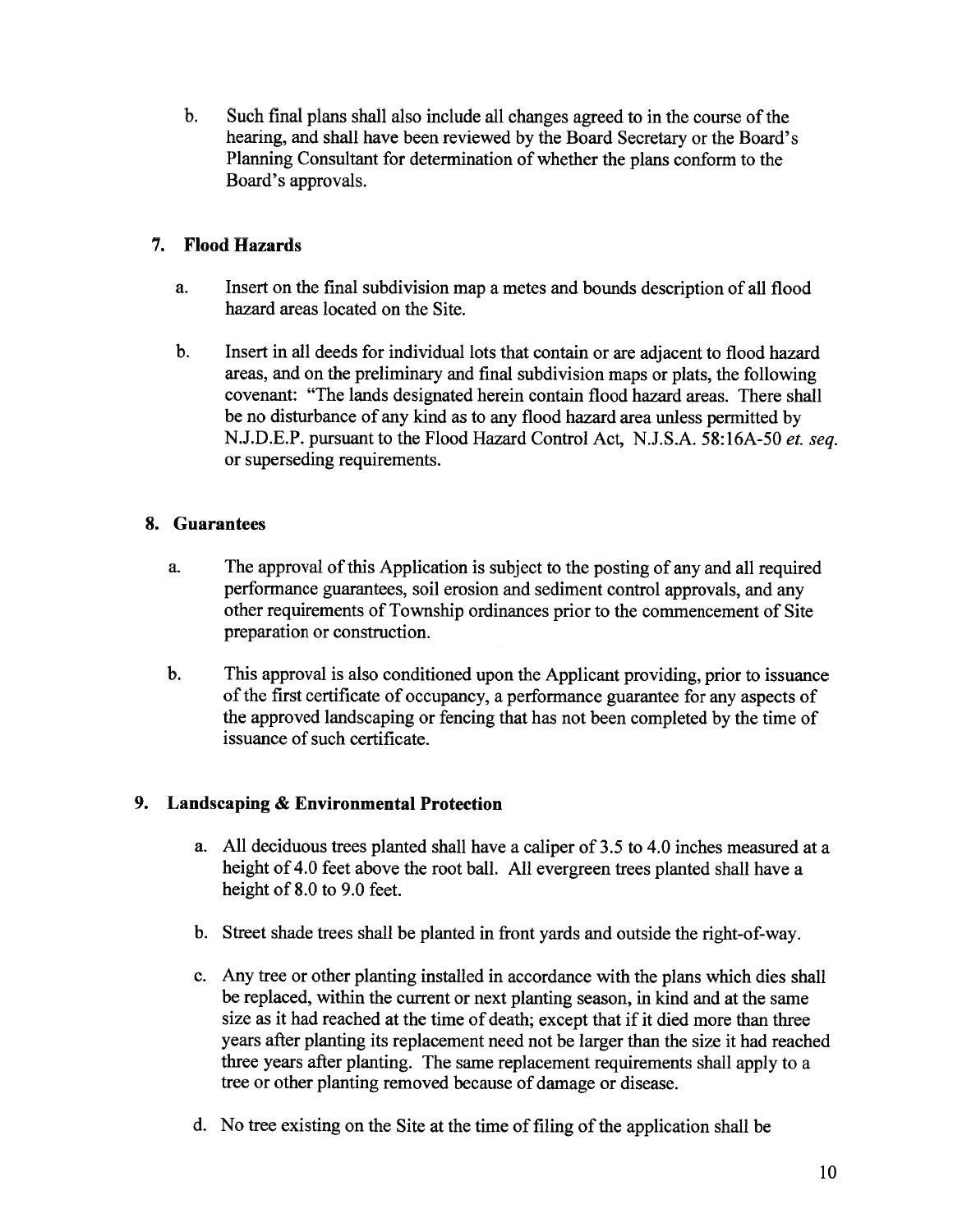removed excep<sup>t</sup> as identified for removal on an approve<sup>d</sup> <sup>p</sup>lan. Every existing tree to be preserved shall be tagged and shall be shown on the Site Plan or Subdivision Plan. During site preparation and during construction, each such tree shall be protected by snow fencing or <sup>a</sup> more substantial means approve<sup>d</sup> by the Construction Official. No soils, excavated materials, or any construction equipment or building materials, shall be stored or operated within <sup>a</sup> root protection zone that shall be the greater distance of (i) the crown drip line, or (ii) <sup>a</sup> distance equa<sup>l</sup> to caliper multiplied by one (1) foot, (but never less than eight (8) feet from the trunk of <sup>a</sup> tree to be preserved), or anywhere else where such soil or materials can adversely affect the health of trees to be preserved. All work done within the root protection zone shall be accomplished with hand tools.

- e. The grade of land located within the root protection zone shall not be raised or lowered more than three (3) inches unless compensated for by welling or retaining wall methods; but in no event shall welling or retaining walls be installed less than eight (8) feet from the trunk of <sup>a</sup> tree.
- f. During site preparation or construction, no fuel storage, and no refueling, maintenance, repair or washdown of construction equipment, shall occur within fifty (50) feet of any tree to be preserved.
- g. Any provision of the Trees Ordinance,  $\S$  170-53 et seq. of the Code of the Township of Livingston, that establishes <sup>a</sup> higher or more restrictive standard or requirement shall control.
- h. No mulch shall be placed, or allowed to accumulate, within six inches of the trunk of any tree or shrub <sup>p</sup>lanted on the Site in compliance with this resolution. Mulch shall not be applied, or allowed to accumulate, elsewhere within the drip line of the tree or shrub to <sup>a</sup> depth in excess of four inches.

#### 10. Noise

- a. No site preparation, demolition or construction activity shall be performed on the Site on Sundays, or before 7:30 a.m. or after 5:00 p.m. on weekdays, or before 9:00 a.m. or after 5:00 p.m. on Saturdays or federal holidays.
- b. No machinery or heavy equipment shall be operated on Site on Saturdays, Sundays or federal holidays.
- c. All vehicles and motorized machinery operated on the Site shall be equipped with properly operating mufflers.
- d. No site preparation, demolition or construction activity (other than authorized blasting) shall produce, at the property line, (i) continuous airborne sound at <sup>a</sup> sound level in excess of <sup>65</sup> dBA, or which has an octave band sound pressure level in decibels which exceeds the standards provided in <sup>32</sup> N.J.R. <sup>2230</sup> et. seq., or (ii) impulsive sound in air which has <sup>a</sup> pea<sup>k</sup> sound pressure level in excess of <sup>80</sup> decibels, or (iii) impulsive sound in air which repeats more than four times in any hour and has <sup>a</sup> pea<sup>k</sup> sound pressure level in excess of 50 decibels.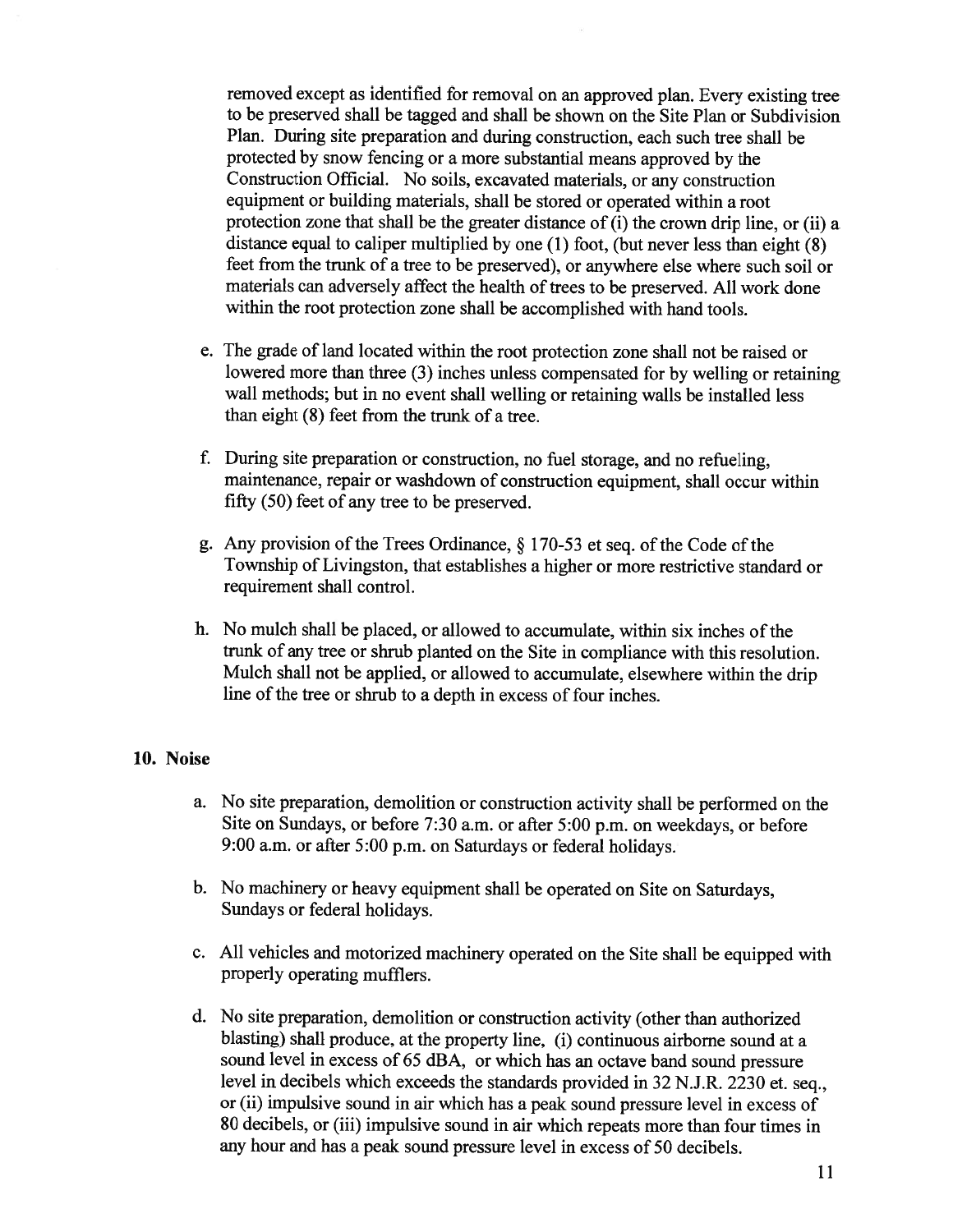e. Relief from these noise conditions may be permitted, temporarily, by the Township Engineer upon his finding that <sup>a</sup> circumstance constituting an emergency exists and necessitates such permission.

## 11. Other Governmental Approvals

- a. Applicant shall comply with all applicable Federal, State and local laws and Regulations and obtain any other governmental approvals required for implementation of this application as approved. If any other governmental agency or authority grants <sup>a</sup> waiver of or variance from any law, rule or regulation, or imposes any condition or requirement, which affects this approval or any of the conditions contained herein, then this Board shall have the right to review such action as it relates to this Board's approval or conditions and to modify, amend or revoke its approval and/or conditions.
- b. No Township permit in respect of preparation of the Site or construction of any improvement shall be issued until proof of request for such approvals, and any action thereupon, shall have been presented to the Construction Official.

## 12. Paving and Sidewalks

- a. Applicant shall install the top course of street paving not later than the earlier of  $s$ ix  $(6)$  months after issuance of the last certificate of occupancy or three  $(3)$  years after the issuance of the first certificate of occupancy.
- b. All manholes, catch basins, and driveway curbs shall be ramped until the top course of street paving has been installed.
- c. All sidewalks shall be constructed of concrete or of non-asphalt payers and shall be not less than four feet wide in <sup>a</sup> residence district or five feet wide in the Business Improvement District.

## 13. Signs

The Board shall retain jurisdiction over any and all signs until the final certificate of occupancy has been issued.

# 14. Traffic and Parking Enforcement

- a. The Applicant shall comply with Township Ordinances Chapter 29, Article 26, regarding handicapped parking and shall maintain such spaces and all the traffic and parking signage and markings on the Site in good order and repair.
- b. At the time of applying for <sup>a</sup> building permit the Applicant shall submit proof of